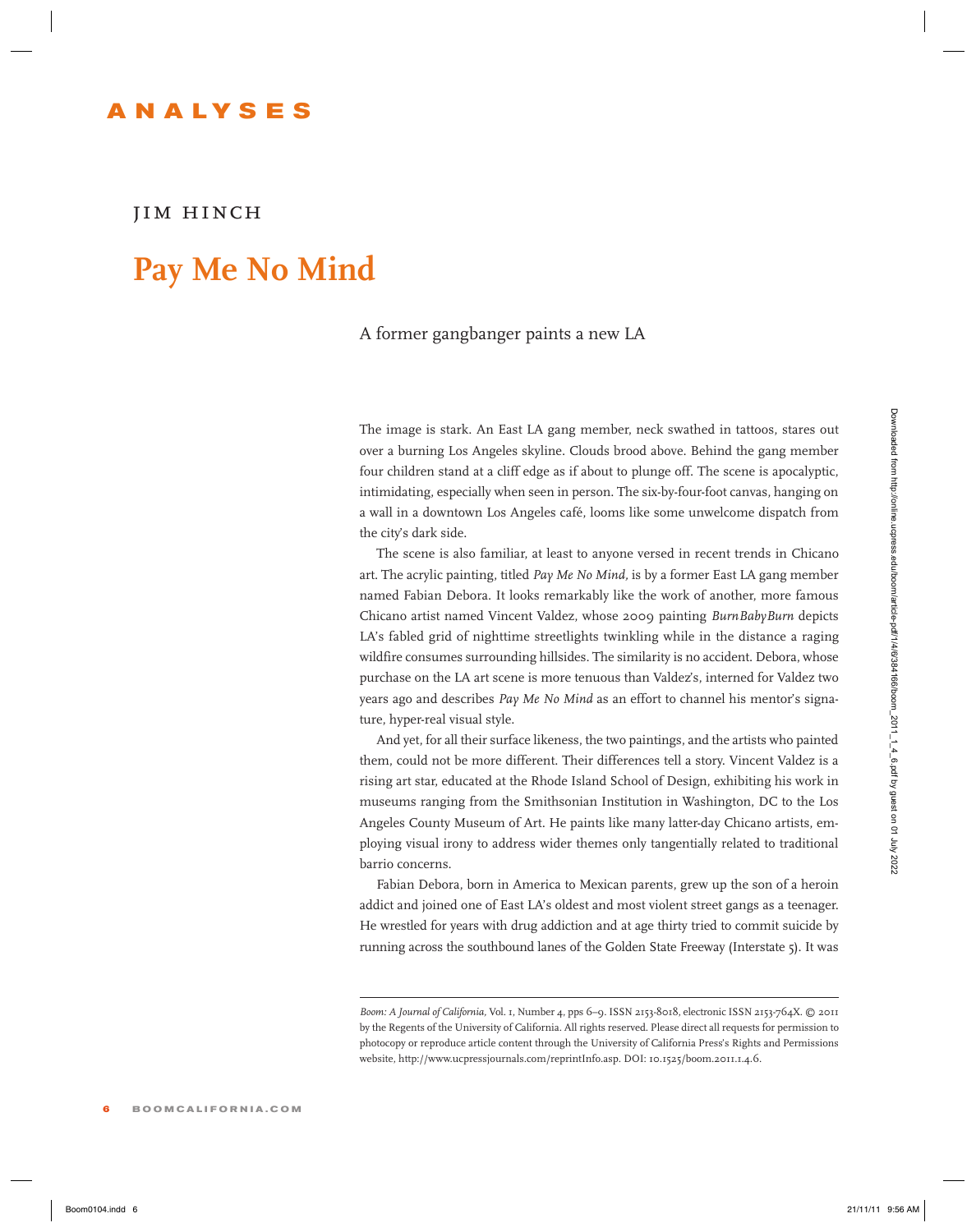

only after what he describes as an encounter with God during that suicide attempt that he entered rehab and began seriously to pursue an artistic career. Fabian paints like a man eminently grateful for his hard-won state of grace. *Pay Me No Mind,* he informed me, was intended as an inspirational image, an effort to illustrate that pivotal moment when a gang member, or anyone gone astray, finally decides to make a change. The light shining on the gang member's face is meant to signify divine illumination. The gang member, turning away from the burning city below, decides at the same moment to become a responsible father, shielding his children from the flames of his former life. It is a far different vision from that of Valdez, who in an interview described *BurnBabyBurn* as a visual representation of the social "turbulence" generated by Los Angeles, that symbol of American racial tension and economic inequality. Fabian's aims are simpler. "I find the divine in the image of a gang member," he told me. "Art is the closest thing you can get to the essence of God." Book what he decoded from https://online.ucpress.edu/book interactions and the point of the second the control of the second from https://online.uccupress.edu/book interactions are expected from https://online.uccupress.e

Most contemporary artists dedicated, like Vincent Valdez, to stylistic innovation and cultural critique, do not as a rule incorporate such bald religious sentiments into

*Pay Me No Mind* by Fabian Debora (2010, acrylic/canvas)

their work. Fabian Debora is not a typical contemporary artist. His biography is not standard MFA fare. More importantly, he has maintained roots in a part of America uniquely suited to fostering his peculiar artistic mix of visual sophistication, street savvy, and spiritual engagement. Fabian grew up, lives, and works in the heart of immigrant LA. His neighborhood, Boyle Heights, is known for its rich history of migration, encompassing waves of Jews, Russian Orthodox, African Americans, Japanese, and Mexicans. It is also marked by another defining characteristic of immigrant communities: its religiosity. In line with a recent Pew study showing that immigrants, especially those from Mexico and Latin America, are more likely to be Catholic and to believe in God than native-born Americans, Boyle Heights is anchored by Fabian's childhood Catholic parish, Dolores Mission, LA's poorest, which at various times in its ninety-year history has provided sanctuary for undocumented migrants, staged neighborhood Christmas festivals

"I find the divine in the image of a gang member."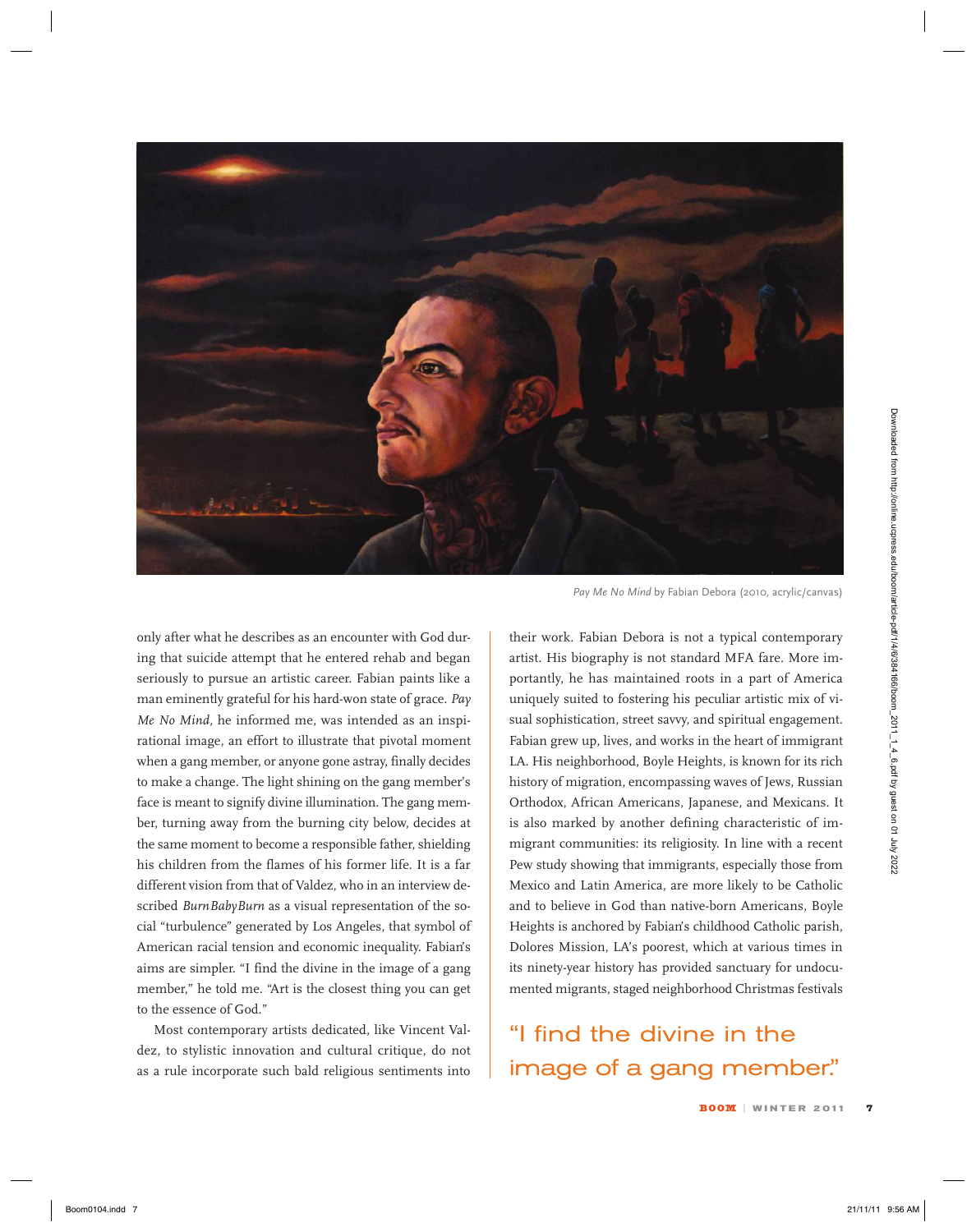

*BurnBabyBurn* by Vincent Valdez (2009, oil/canvas)

at which Joseph and Mary's search for lodging in Bethlehem is reenacted as a Mexican border crossing, organized neighborhood mothers to combat gang violence, and run an elementary and junior high school attended mostly by the children of immigrants. The neighborhood is a place where faith and immigrant life are deeply intertwined.

The same goes for the rest of LA. Thirty-four percent of Southern Californians are foreign-born, according to the United States Census, which is America's highest big-city concentration of immigrants. Like New York a century ago, Los Angeles in recent decades has spawned an immense religious infrastructure ministering to newly arrived migrants struggling to find their place in a nation often hostile to their presence. The Islamic Society of Orange County in the city of Garden Grove, one of America's largest mosques, offers worshippers a complete kit of civic services, including a mortuary, a preschool, an elementary and junior high school, and meeting rooms for weddings and other community activities. In Hacienda Heights, an LA suburb a few freeway exits away from Fabian's neighborhood, the fifteen-acre Hsi Lai Taiwanese Buddhist temple, the largest in the western hemisphere, organizes summer camps for local youth, teaches Cantonese, produces radio and television broadcasts, raises money for disabled children, operates a printing press, and runs an art gallery.

There are more Catholics in the Los Angeles Archdiocese—almost 4.5 million—than in any other American archdiocese, and Dolores Mission in Boyle Heights was omnipresent in Fabian's upbringing. As an artistically talented student at the parish school, he was encouraged to draw the Virgin of Guadalupe for religious festivals. When he was expelled from Dolores Mission in eighth grade (he threw a desk at a teacher who ripped up one of his drawings), he was sent to see the parish priest, Father Gregory Boyle (a Jesuit who went on to found Homeboy Industries, a celebrated gang intervention program now headquartered near downtown Los Angeles). Boyle became a mentor. He sent Fabian home that day with a pointed request: "I want you to draw something for me." A few years later, after Fabian had drifted into gang life and begun bouncing in and out of jail, Boyle convinced Fabian's probation officer to allow his charge to work as an apprentice to Wayne Healy, one of the founding fathers of